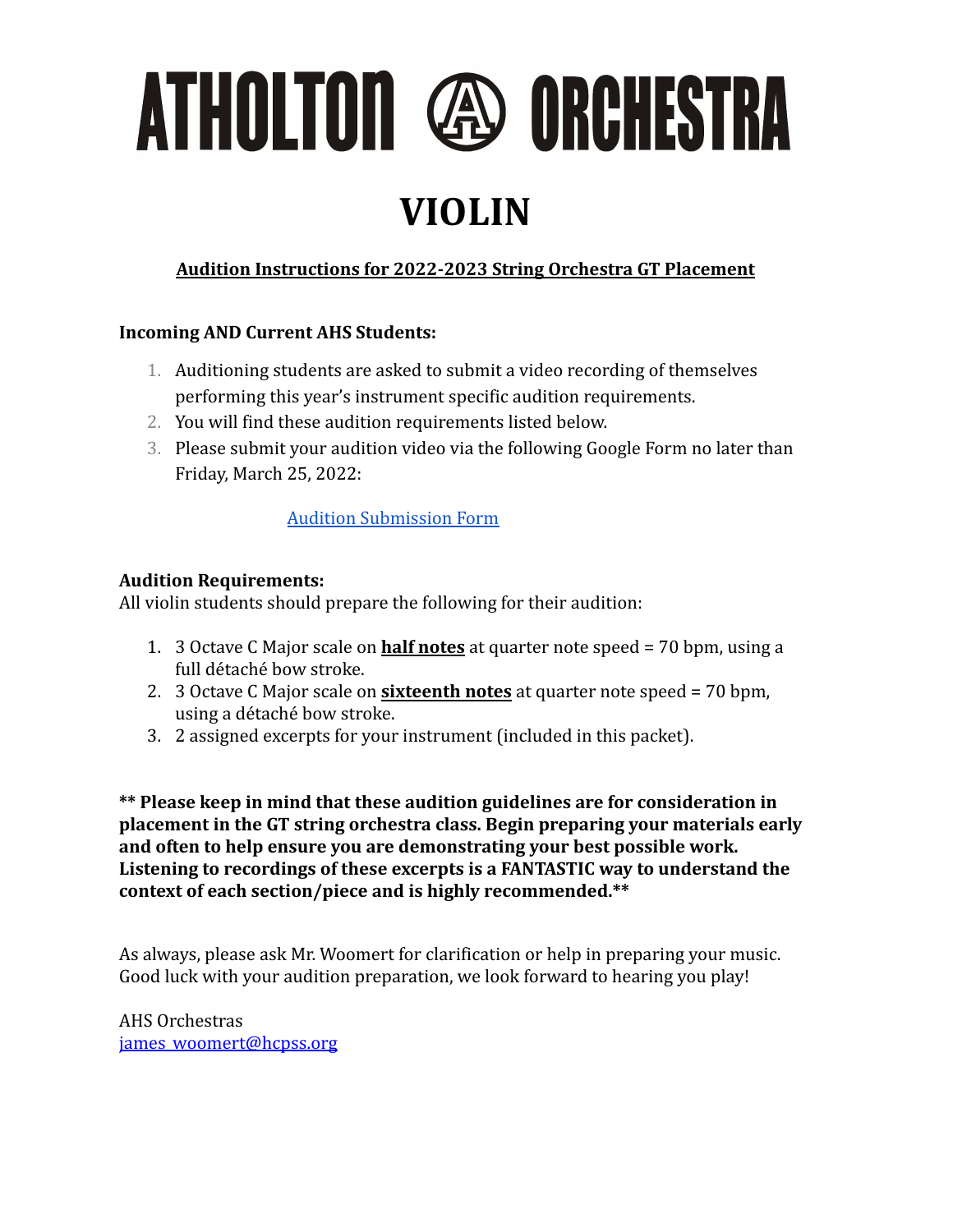## **THOLTON 49 ORCHESTRA** A